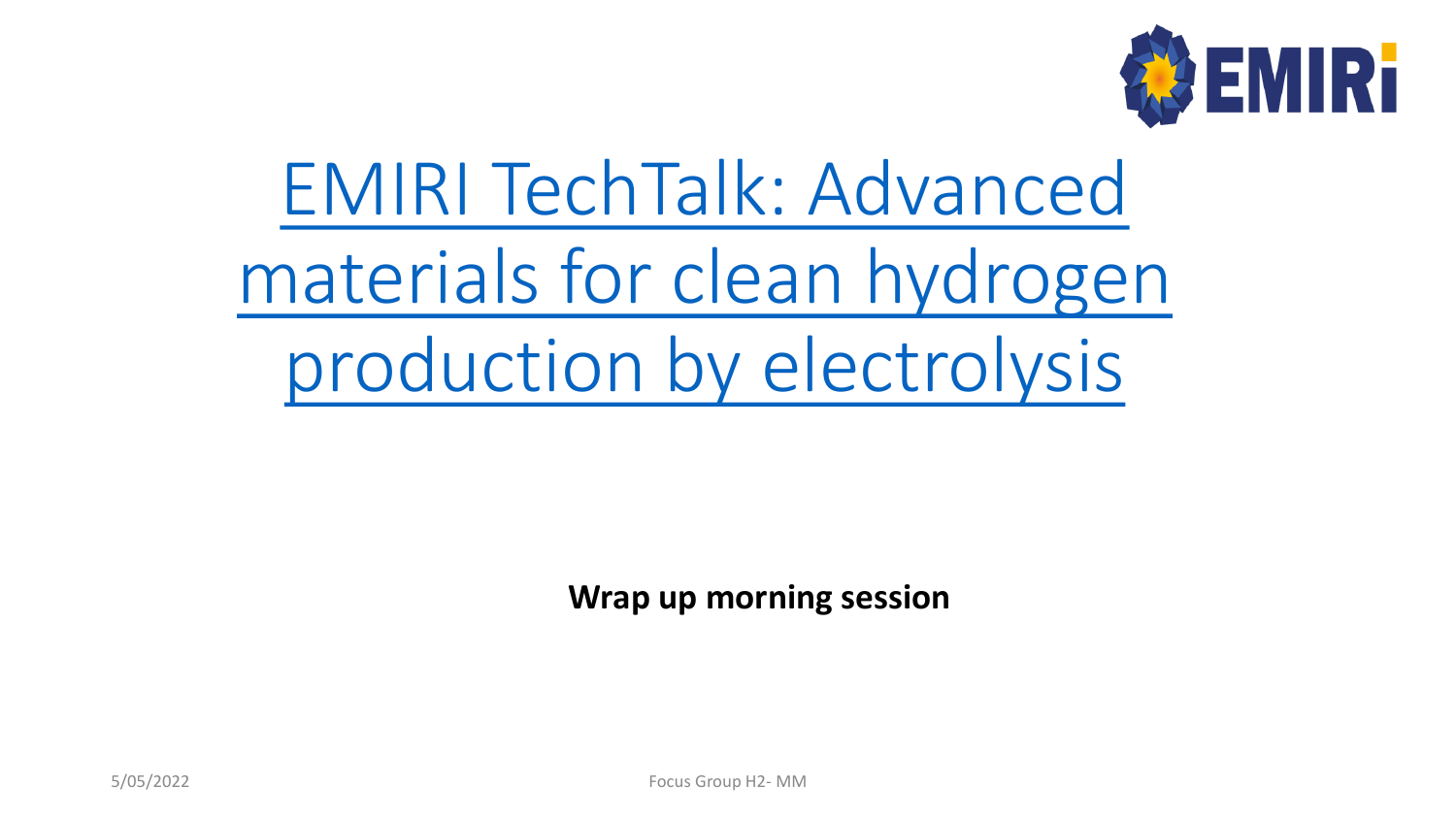

Warm thank you to the speakers:

**Prof. Luigi Crema Dr Julie Mougin Prof. Stefan Loos Dr Aldo Gago Prof. Tom Smolinka**

And to the organizers: **Karim, Fabrice, Philippe and Gemma**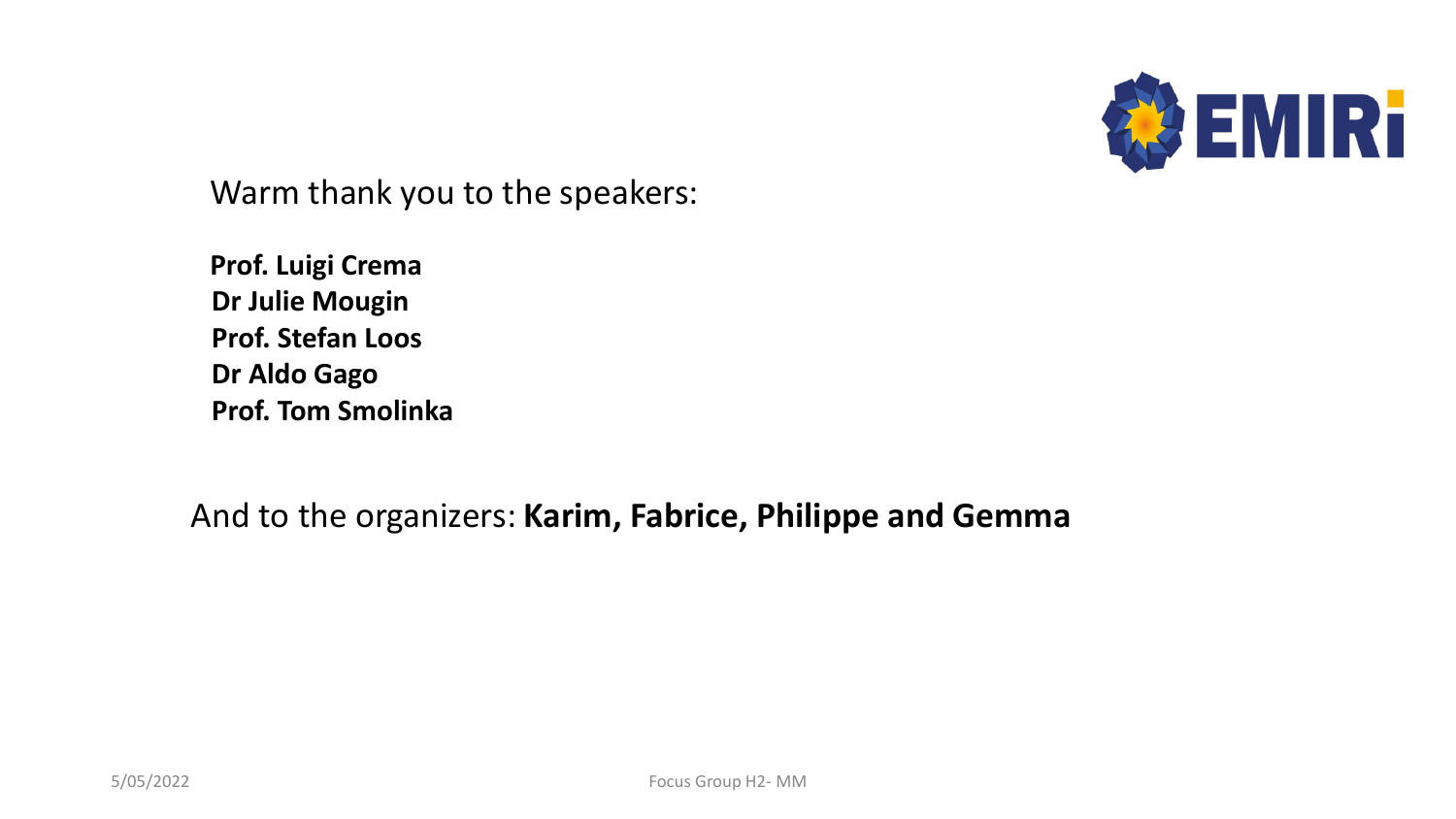# REPowerEU





A **Hydrogen Accelerator** to develop infrastructure, storage facilities and ports, and replace demand for Russian gas with additional 10 MT of imported renewable hydrogen from diverse sources and additional 5 MT of domestic renewable hydrogen.

**Impact on installed electrolysis**: EU has just multiplied by 4 its target for 2030 (now at 160 GW of electrolyser capacity to cut ties with fossil fuels).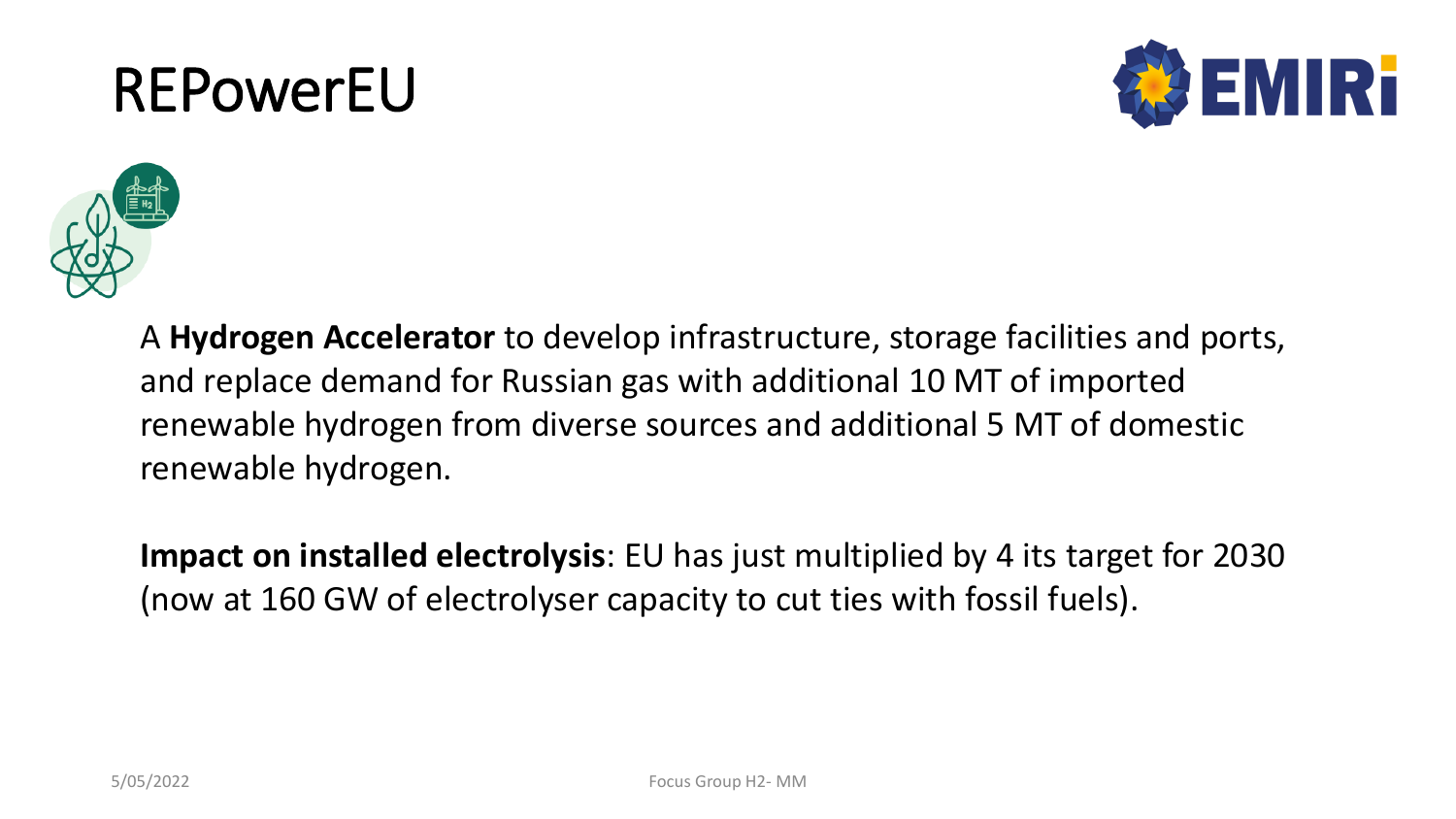## The 4 technologies at a glance







 $2H_2O + 2e$  $H_2 + 2OH$  $\rightarrow$  $H_2 + V_2 O_2$ **Total reaction**  $\rightarrow$ 

Ref. *[https://doi.org/10.1016/j.ijh](https://doi.org/10.1016/j.ijhydene.2013.01.151) ydene.2013.01.151*

*[https://www.huceg.org/journal/gre](https://www.huceg.org/journal/green-hydrogen-solar-driven-water-splitting-and-optimization) en-hydrogen-solar-driven-watersplitting-and-optimization*

Nechache et al, Solid oxide electrolysis cell analysis by means of electrochemical impedance spectroscopy: A review, 2014, Journal of Power Sources

 $2O<sup>2</sup>$ 

0,

 $2H<sub>2</sub>$ 

cathode

(H<sub>2</sub> electrode)

electrolyte

anode<br>(O<sub>2</sub> electrode)

 $20^2$   $\rightarrow$  0, + 4e



Ref. Janget al, Journal of the Korean institute

of surface engineering

### **Advanced materials are key to further development and upscaling of the electrolysis technologies**

5/05/2022 Focus Group H2- MM

 $2H<sub>2</sub>O$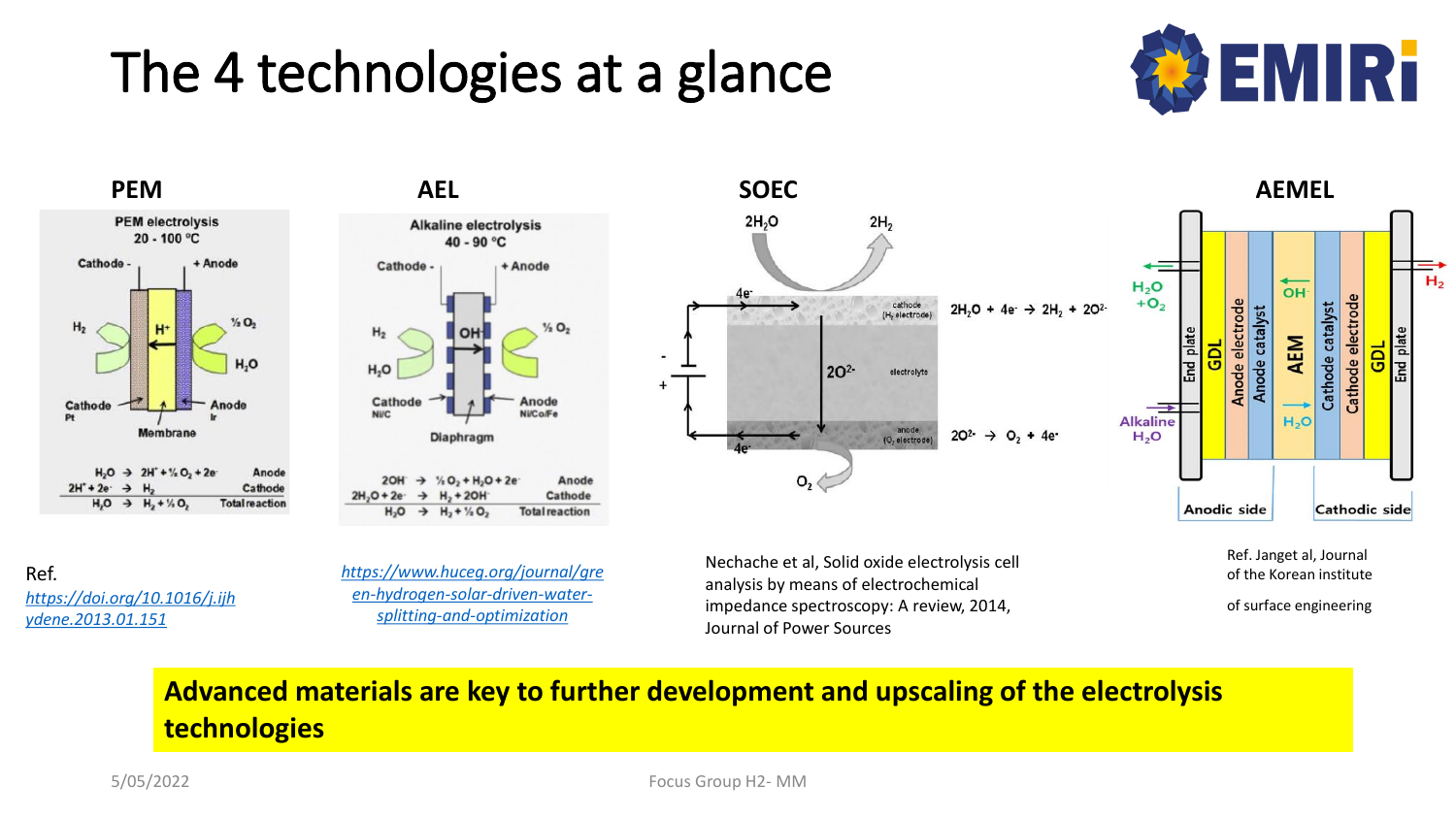

### Improved advanced materials are needed to tackle the main ch[allenges of](https://emiri.eu/)  the different technologies

### PEM:

### **State-of-the-art Advanced Materials:**

- At the cathode, platinum is usually used and at the anode, iridium or ruthenium oxide are used
- Bipolar plates are made of Titanium (or a titanium coating)
- Most common materials used by proton exchange membrane manufacturers are based on PFSA (Perfluoro Sulfonated Acid) structure

#### **Novel materials are a.o related to**:

New membranes, new catalysts (support, composition, morphology, functionalization..), new coatings on bipolar plates….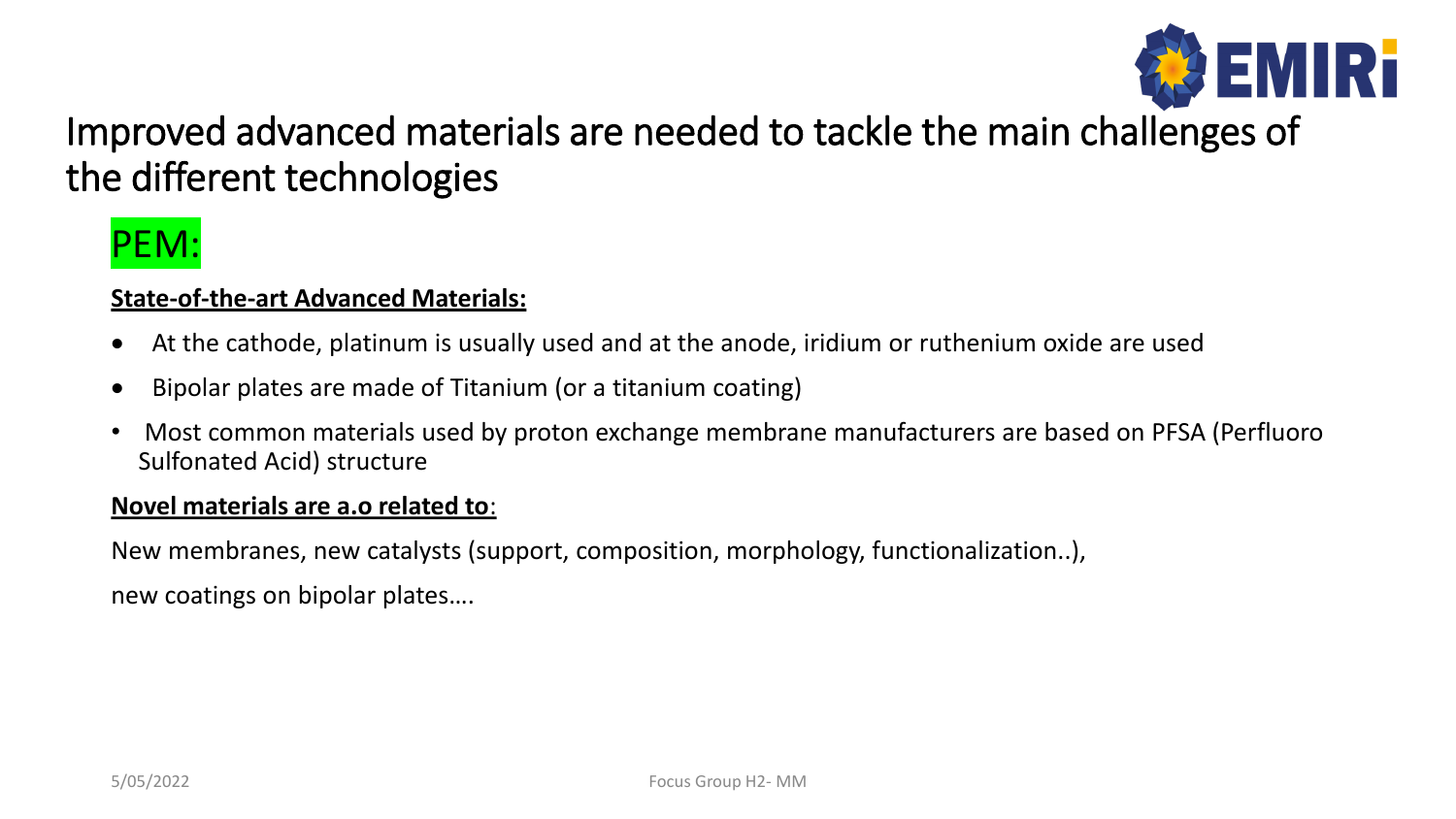

### AEL:

### **State-of-the-art advanced Materials:**

- Diaphragms are classically made of zirconia and polysulfone.
- The electrolyte is potassium hydroxide (KOH, 20-40 wt%).
- The anode and cathode are usually made of Nickel (e.g., Ni-Mo alloys for cathode and Ni-Co alloys for anode).

#### **Novel materials are a.o related to:**

Materials that lower Oxygen overpotential, novel catalysts (composition, morphology ..), novel membranes, corrosion resistant materials….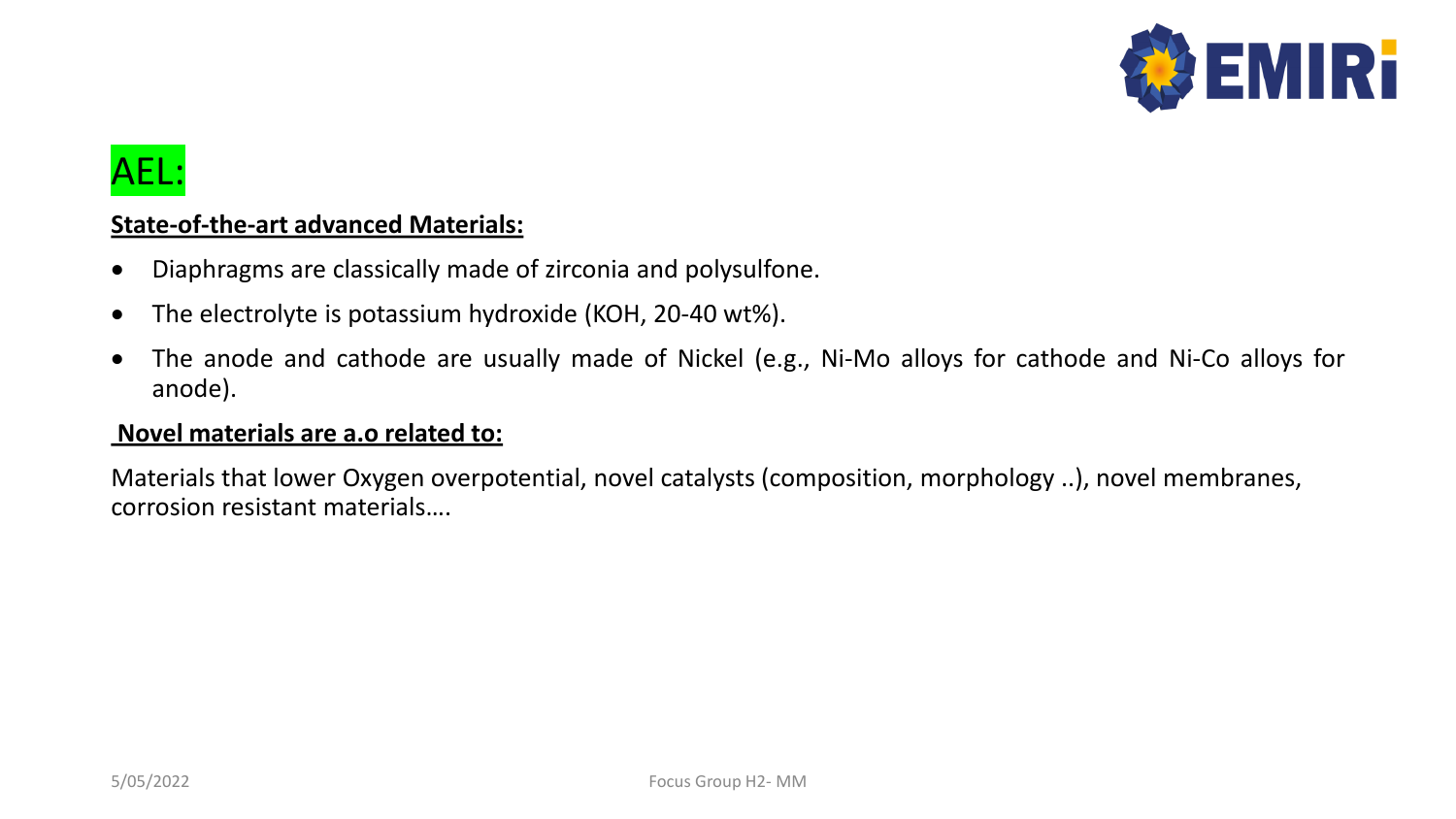



### • **State-of-the-art advanced Materials:**

- The most used materials for SOEC cathodes and anodes are respectively is nickel-doped yttria- stabilized zirconia, or Ni:YSZ and Strontium-doped lanthanum ferro-cobaltite (LSCF)  $La_{1-x}Sr_xCoFeO_3$ .
- The electrolyte used classically is yttria-stabilized zirconia (YSZ).

#### **Novel materials are related to:**

New electrodes / composition of materials, resistant high temperature electrodes , new electrolyte / composition of materials…..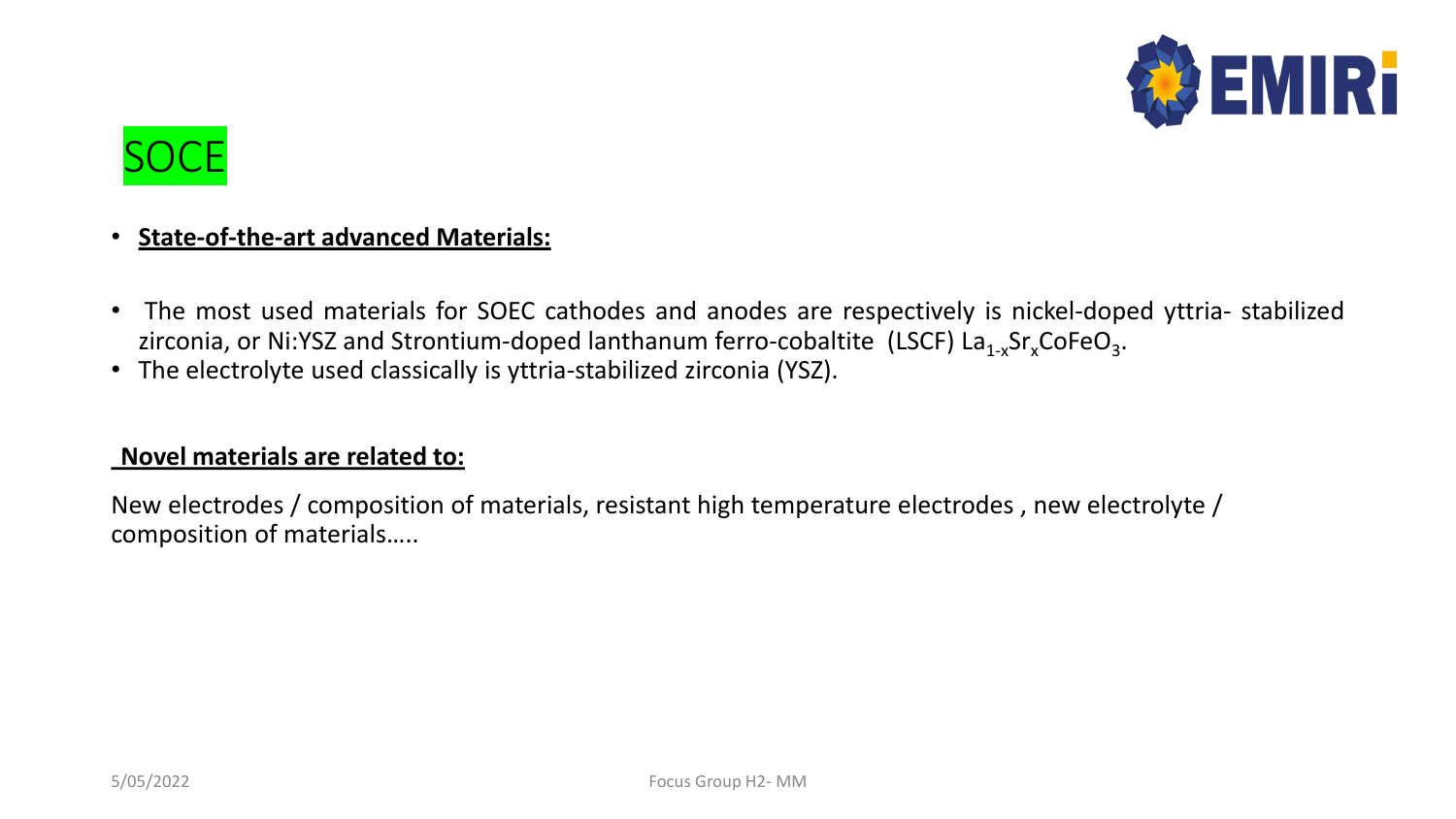

### AEMEL

### **State-of-the-art advanced Materials:**

- Cathode materials are usually made of Ni and Ni alloys and anode with Ni, Fe, Co (hydr) oxides.
- The membrane is composed of a quaternary ammonium ion-exchange-group.

### **Novel materials are related to:**

Development of robust catalyst layers (Ni-Mo based), development of stable alcaline exchange membrane, membrane and ionomer development, porous transport layer development….